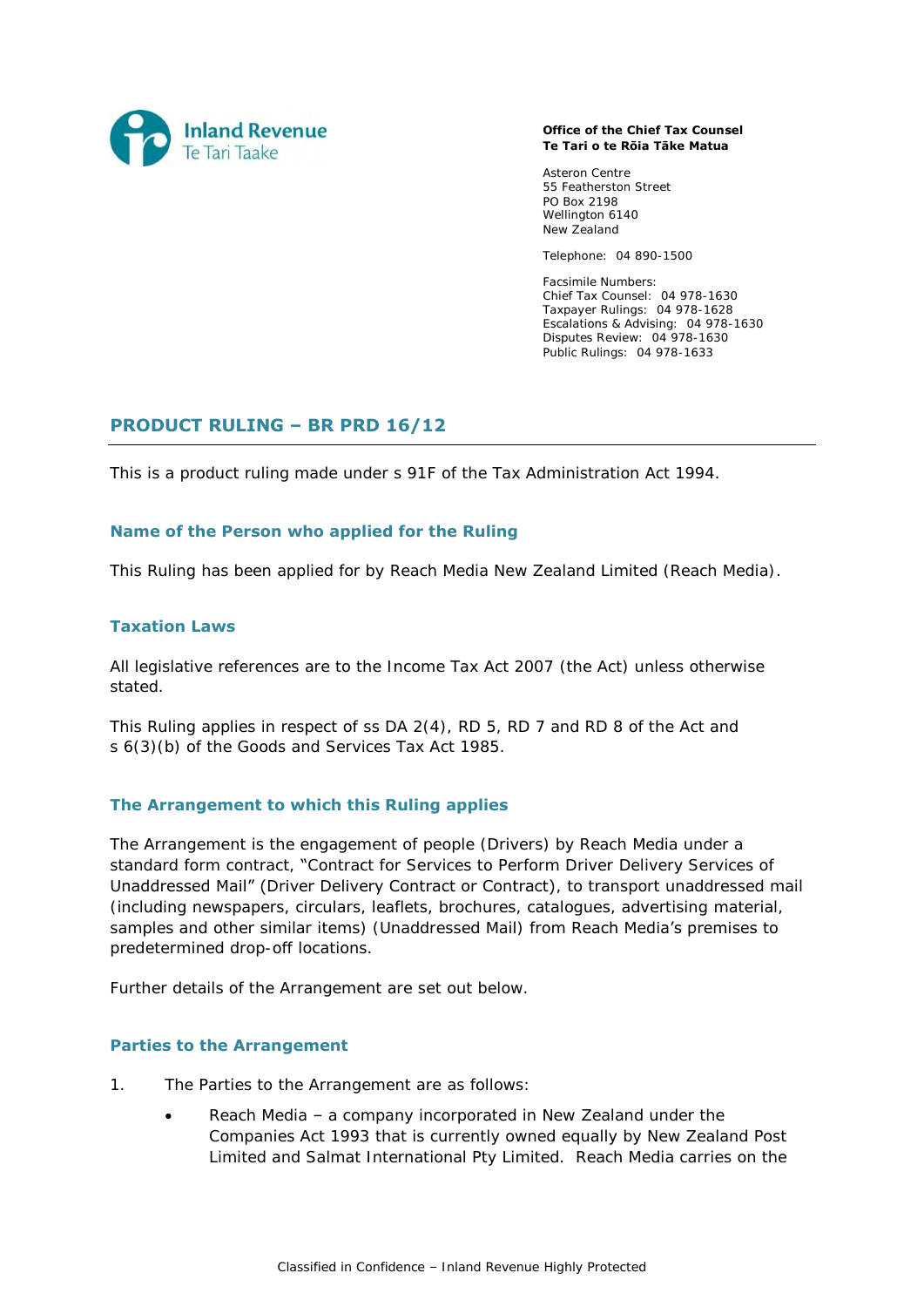

business of distributing and delivering Unaddressed Mail to households and other premises throughout New Zealand.

- Drivers people who use their own vehicles to transport Unaddressed Mail from Reach Media's premises to a series of predetermined drop-off locations.
- 2. Although not technically parties to the Arrangement, Reach Media also contracts with:
	- Distributors people who physically deliver Unaddressed Mail from the dropoff locations to households and other premises throughout New Zealand; and
	- Supervisors people who oversee the delivery of Unaddressed Mail by Distributors in a defined area and complete related tasks.
- 3. Reach Media distributes and delivers only Unaddressed Mail. Reach Media is not involved in the carriage of "letters" (as defined in s 2 of the Postal Services Act 1998) or addressed mail. Drivers will not carry any item that requires Reach Media to be registered as a "postal operator" under the Postal Services Act 1998 (Postal Operator). Reach Media was registered as a Postal Operator, but has subsequently been deregistered.
- 4. Reach Media is currently run by a management team based in Auckland with processing branches throughout the country. Unaddressed Mail is delivered by a network of Distributors, Drivers and Supervisors.
- 5. Reach Media's processes and systems align with industry practice. The industry uses a delivery model of supervisors who co-ordinate the activities of a team of distributors. The Drivers, Distributors and Supervisors are paid on a "piece-rate" basis under contracts for services (ie, as independent contractors).

## **Driver Delivery Contract**

- 6. Drivers are engaged under a standard form contract (Driver Delivery Contract) to transport Unaddressed Mail from Reach Media's premises to several predetermined drop-off locations.
- 7. Drivers agree that in providing the services under the Driver Delivery Contract (Services) they must also read and comply with the procedures set out in Reach Media's online operational manual (Operational Manual). The Operational Manual does not replace or override any of the material terms of the Driver Delivery Contract, and it does not affect the nature of the contractual relationship between Reach Media and the Drivers.
- 8. Specific procedural details referred to in the Driver Delivery Contract are also provided in specific delivery instructions given to Drivers before each job (Delivery Instructions). These Delivery Instructions contain information on the particular product being delivered. The Delivery Instructions also provide information to Drivers about any changes Reach Media has made to the Operational Manual.
- 9. The Driver Delivery Contract will remain materially the same as the version provided to Inland Revenue on 24 June 2016.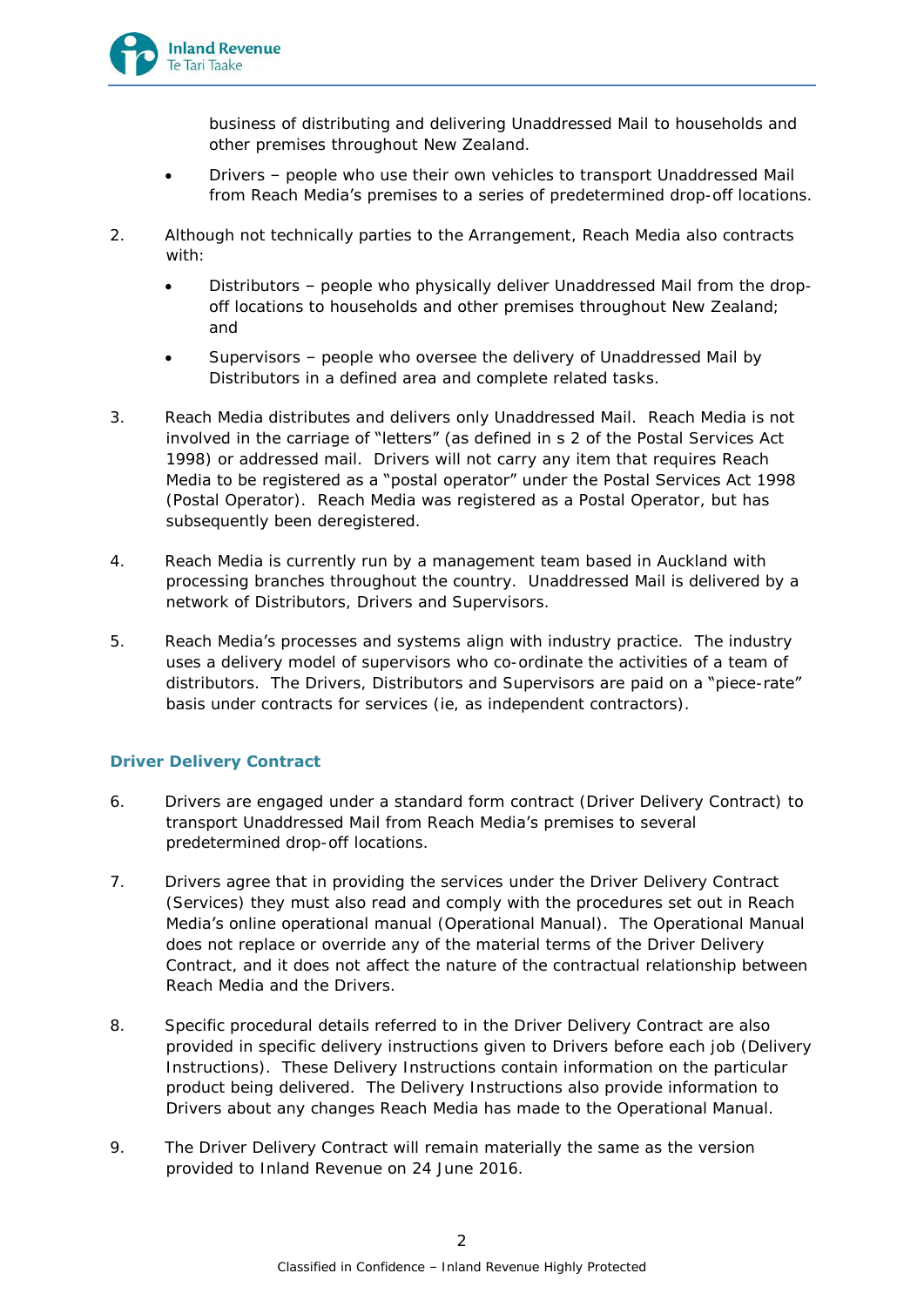

10. The main terms of the Driver Delivery Contract are summarised below.

#### *Services*

- 11. The Driver Delivery Contract states that Drivers must complete the Services that are set out in Schedule 1 of the Driver Delivery Contract. In completing the Services, Drivers will:
	- ensure their other business commitments do not affect their obligations to Reach Media; and
	- familiarise themselves and fully comply with the Operational Manual (which may be amended by Reach Media from time to time) and any applicable legislation including that related to tax and health and safety.
- 12. Schedule 1 of the Driver Delivery Contract states that the Services to be performed are the:
	- collection of Unaddressed Mail plus Delivery Notifications for drop off to a defined set of Distributors from one of Reach Media's nominated premises on the day before the commencement of the Delivery Window;
	- physical delivery of Unaddressed Mail to be delivered by Distributors to nominated individual Distributor drop-off points in the quantities specified in the Delivery Notifications; and
	- physical return of any surplus stock to the nominated Reach Media processing site.

### *Equipment*

13. The Driver Delivery Contract states that Drivers are responsible for providing, at their own expense, their own equipment (such as personal office supplies, telephone, vehicles and wet weather gear). Drivers are also responsible for ensuring such equipment is well maintained, safe and fit for its purpose.

## *Vehicle*

14. The Driver Delivery Contract sets out the Drivers' obligations regarding the safe and legal operation of any vehicle used to provide the Services. The Driver Delivery Contract also states that Drivers must effect and maintain at their own cost and expense adequate public liability insurance (on terms agreed by Reach Media) and comprehensive motor vehicle insurance.

## *Payment*

- 15. The Driver Delivery Contract states the following in relation to payment:
	- The Driver will be paid for performing the Services at the rates set out in Schedule 2 of the Contract. (Rates are determined by the volume of the Unaddressed Mail deliveries.)
	- These fees are the only amounts payable to the Driver in respect of the Services and are inclusive of all taxes (except GST) and other duties or levies.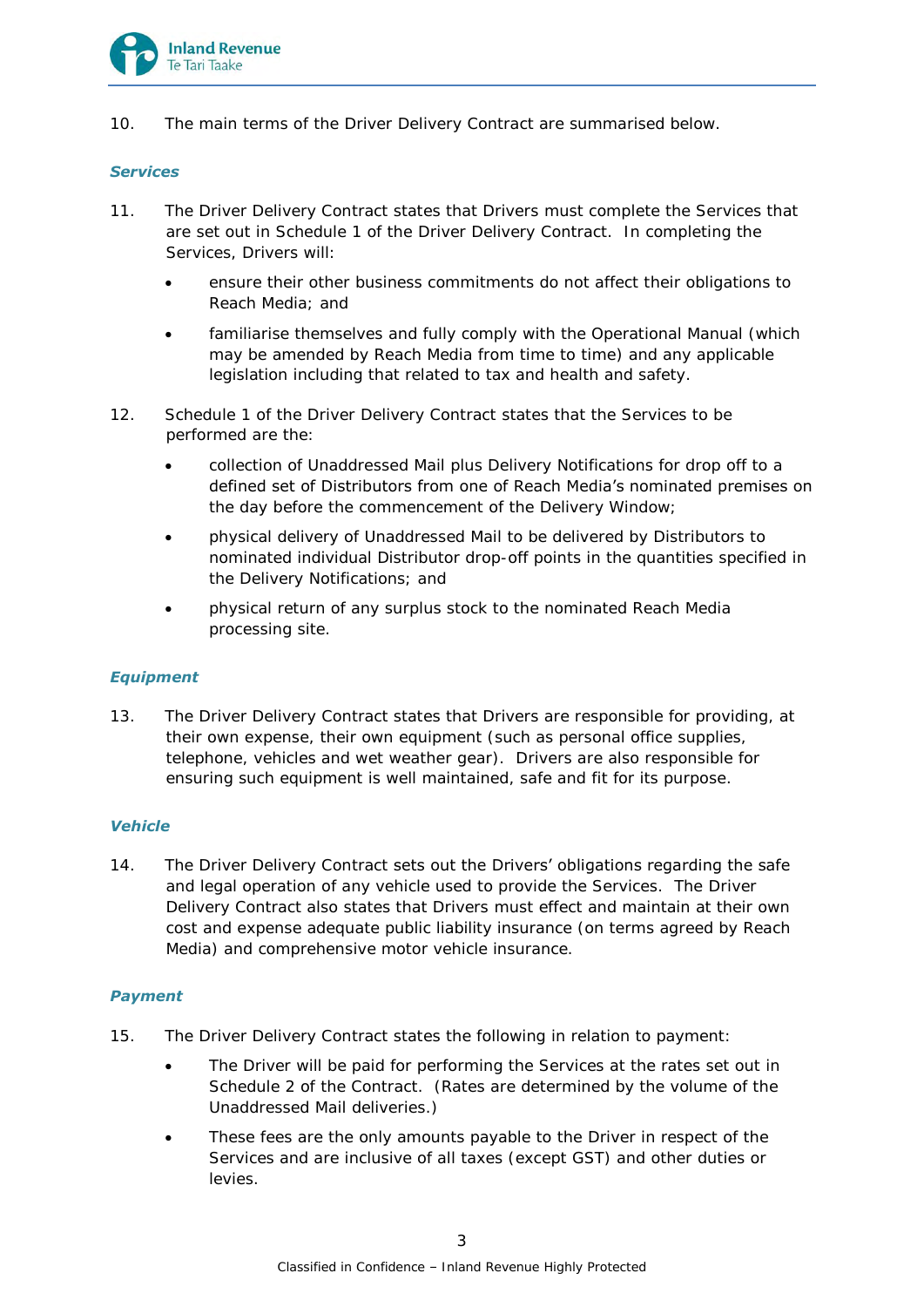

- Reach Media will email the Driver a "buyer-created tax invoice" twice a month. The Driver must not send an invoice to Reach Media. The Driver must check the invoice and advise Reach Media of any errors. Payment will be made by way of direct credit to the Driver's bank account fortnightly on a Thursday.
- 16. Schedule 3 of the Driver Delivery Contract requires Drivers to provide to Reach Media their personal details, bank details and, if they are GST registered, their IRD number.

### *Taxation*

- 17. The Driver Delivery Contract states the following in relation to taxation:
	- Drivers will register for GST with Inland Revenue if they are required to do so. The Contract sets out the current registration threshold.
	- Drivers are responsible for paying their own taxes on payments made to them by Reach Media under the Driver Delivery Contract.
	- Reach Media may be required to withhold taxes from its payments to the Driver, in which case the payments made will be reduced to the extent that tax is withheld. If Reach Media wrongly fails to withhold tax from payments made to the Driver, it will be entitled to recover such amounts from the Driver.

### *Termination of the Driver Delivery Contract*

18. The Driver Delivery Contract states that Reach Media or the Driver may terminate the Driver Delivery Contract for any reason by giving four weeks' notice in writing. However, if Reach Media believes the Driver is in serious breach of the Driver Delivery Contract or the Operational Manual (including any amendments), then Reach Media may terminate the Driver Delivery Contract immediately without notice.

### *Status of contractor*

- 19. The Driver Delivery Contract states the following in relation to the contractor status of Drivers:
	- The Driver is engaged by Reach Media under a contract for services, which means they are an independent contractor. The terms of the Driver Delivery Contract or its operation do not create an employment relationship between the Driver and Reach Media.
	- The Driver is free to accept other engagements or work while they are engaged by Reach Media. However, the Driver agrees not to undertake other work that does or may conflict with the interests of Reach Media.

### *Liability*

20. The Driver Delivery Contract states the following in relation to liability: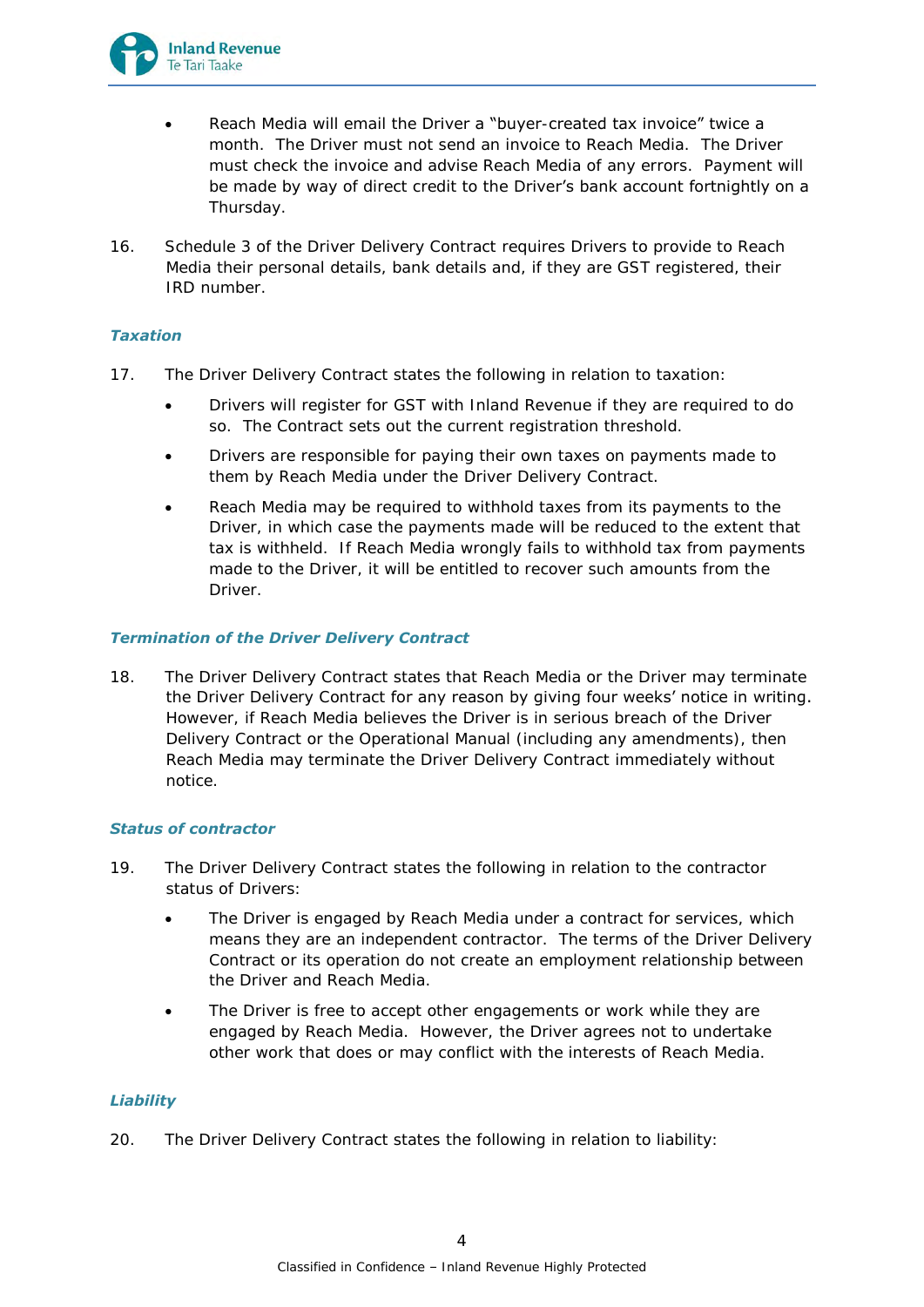

- Drivers will undertake the Services at their own risk. This means Reach Media will not be liable to the Driver (or any other person) for any loss resulting from the Driver's deliberate actions or negligence or where they breach any terms of the Driver Delivery Contract or the Operational Manual (and any amendments).
- The Driver agrees to indemnify Reach Media against any direct, indirect or consequential injury, loss or damage that Reach Media may suffer as a result of any breach by the Driver of the Driver Delivery Contract or arising out of an act, a default or an omission, or any representation made by the Driver. This indemnity will continue to apply after termination of the Driver Delivery Contract.

### *Delivery options*

- 21. The Driver Delivery Contract states the following in relation to delivery options:
	- It is the Driver's responsibility to carry out the Services as required under the Driver Delivery Contract.
	- If the Driver is sick or not able to personally carry out the Services, then they must arrange for someone else to do so. When they do this, the Driver is solely responsible for payment and all other obligations to others who assist them in this way.

### *Frequency of deliveries*

22. The Driver Delivery Contract states that Reach Media does not guarantee any minimum amount of Unaddressed Mail for which the Driver will carry out the Services. The volume of Unaddressed Mail available for distribution will vary depending on the time of year and the needs of Reach Media's clients.

## **Operational Manual**

- 23. The Operational Manual provides guidance and helpful information for Reach Media's contractors on the completion of their duties under the Driver Delivery Contract. The Operational Manual may be amended by Reach Media at any time and amendments will be identified to Drivers when they receive their Delivery Instructions. The Operational Manual is divided into two sections, the first of which is applicable only to Distributors.
- 24. Section Two of the Operational Manual is applicable to all Reach Media contractors, including Drivers, and provides that Drivers and their families may be ineligible to enter competitions advertised in Unaddressed Mail delivered by Drivers.

## **How the Taxation Laws apply to the Arrangement**

The Taxation Laws apply to the Arrangement as follows:

a) For the purposes of the PAYE rules, any payment made to a Driver by Reach Media under the Driver Delivery Contract will not be "salary or wages" or "extra